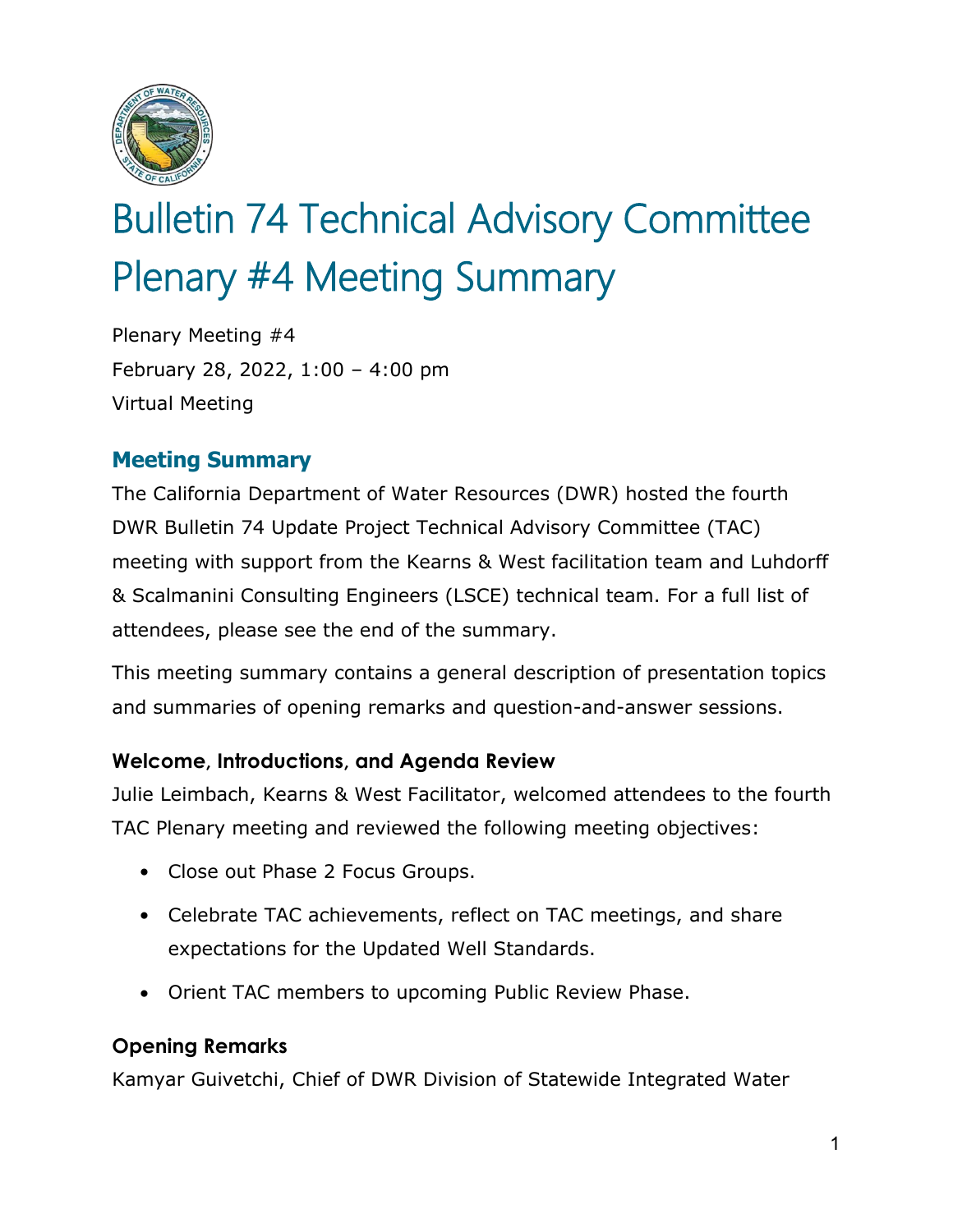Management, provided his written opening remarks:

Thank you for joining us to close out Phase 2 of the Bulletin 74 Technical Advisory Committee Process. I have heard from our Bulletin 74 Team that the Phase 1 & 2 Focus Group discussions were incredibly engaging and informative. The Focus Groups provided a unique setting for sharing a range of points of view and experience from various sectors. In the Teams' view, the Focus Group discussions hold immeasurable value and have advanced the update well beyond what would have been possible absent those discussions.

The Well Standards are an important component of making groundwater sustainable in California. The Standards are being updated to reflect industry best practices and current state of knowledge to be protective of groundwater in a way that is enforceable.

This CA Well Standards Update is unique – for the first time it includes all Well Types – Water Wells/Dry or Abandoned Wells/Monitoring Wells/Cathodic Protection Wells/and Geothermal Heat Exchange Wells. In addition to becoming a One-Stop-Shop, this combined Update is improving the consistency among well standards, and it will lighten the burden on stakeholders by merging multiple update processes.

As this process winds down, our Team is ramping up their efforts to revise the draft Standards, as they will share with you today. We will continue to engage with you until we release the Public Review Draft, so this isn't goodbye; even though the bulk of your efforts as a Technical Advisory Committee is by in large complete.

Thank you for recognizing the importance of updating CA Well Standards/and for bringing to the TAC the perspectives of your broader constituencies, including – drillers, designers, well owners, manufacturers, and regulators. Your participation has guided us in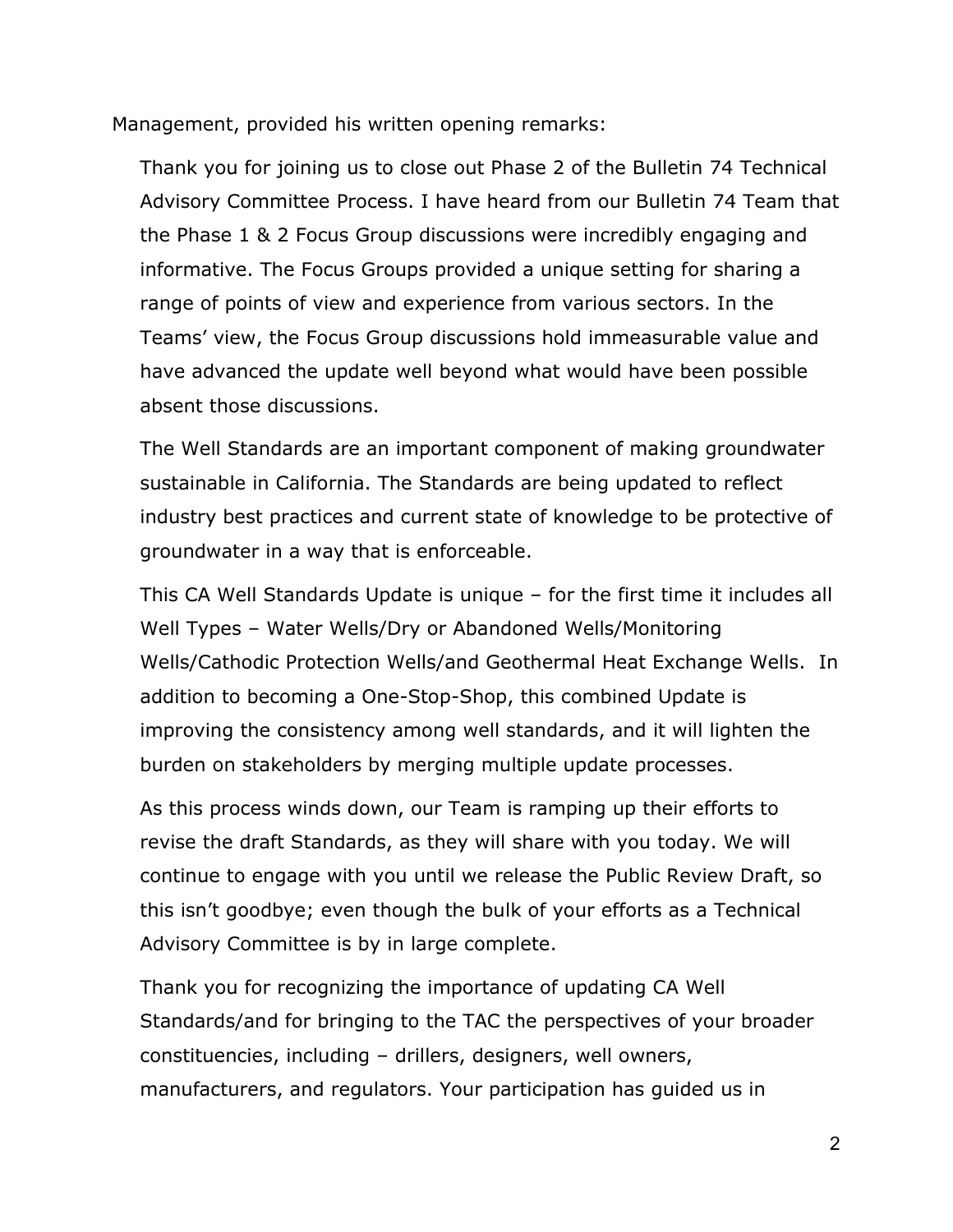developing effective and protective well standards for California. Thanks to our State agency partners, the Facilitators, the entire Bulletin 74 Team (staff and consultants), and Julie Haas, our Project Manager.

Congratulations and a big thanks to each of you!

## **Phase 2 Reflection: Focus Groups and TAC Achievements**

Julie Haas, DWR Senior Engineer and Project Manager for the DWR Bulletin 74 Update Project, thanked and acknowledged the DWR Project Team, Technical Consultant Team, Facilitation Consultant Team, and the TAC. She noted the TAC's achievements from Phase 2, including:

- Providing technical input on revising the Well Standards for the Technical Consultant Team's consideration.
- Identifying define gaps in research.
- Clarifying different and diverging views with respect and professionalism.
- Providing feedback on the first Technical Review Draft that will inform revisions to the Draft Well Standards.
- Identifying sections of the Standards that could be more consistent, correct, and clear.
- Generating new solutions as alternatives to existing draft language that could meet multiple expressed interests.

Haas then introduced other DWR Bulletin 74 Update Project Team members to celebrate achievements and give reflections on the Phase 2 Focus Group and TAC meetings.

Eric Gorman provided the following reflections on the Water Wells Focus Group meetings:

• DWR prioritized the most important and, at times, controversial topics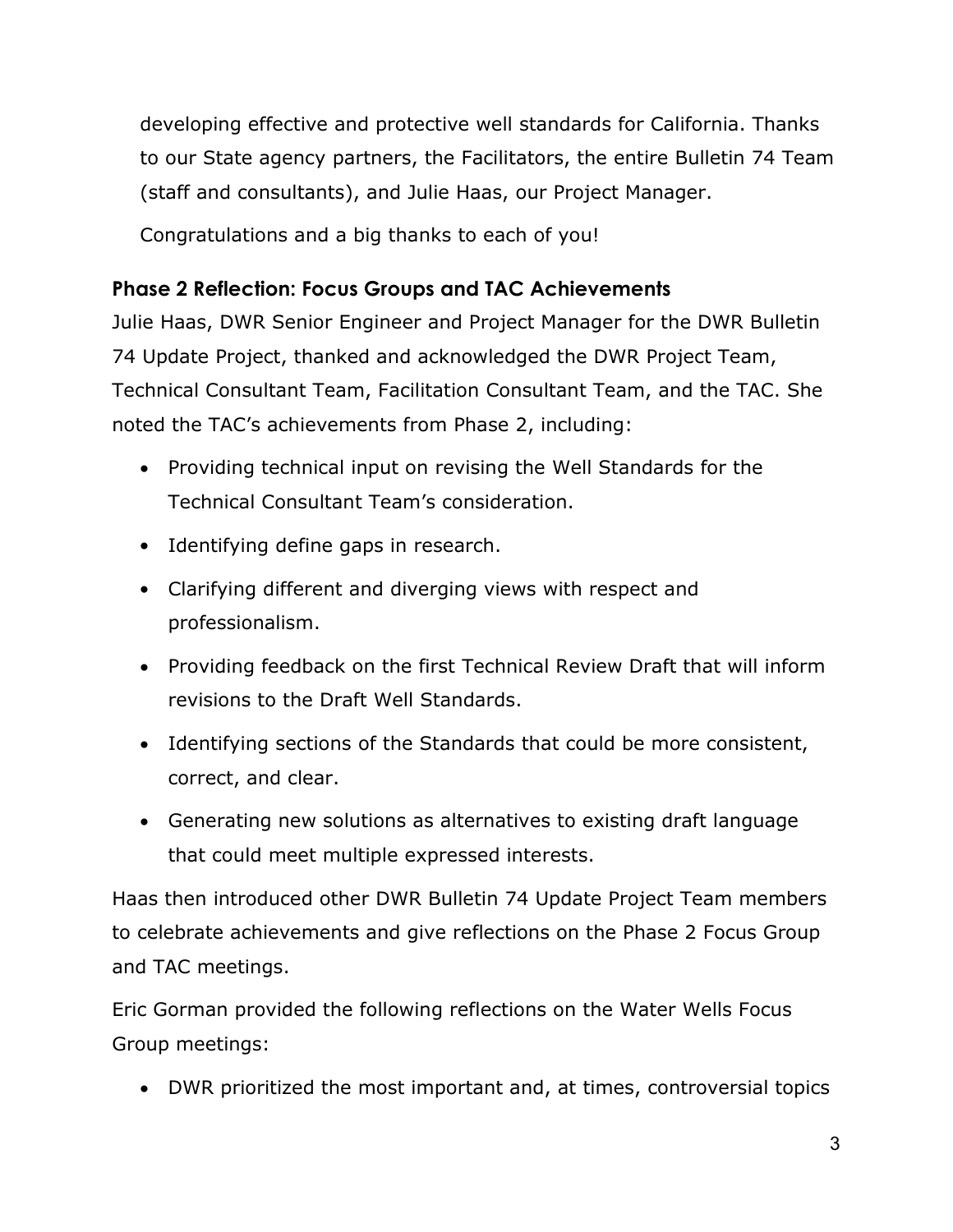for feedback from the Focus Groups.

• Focus Group members respected this process and provided valuable feedback on specific sections that the Project Team will consider in revising Bulletin 74.

James Walker provided the following reflections on the Monitoring Wells Focus Group meetings:

- Conversations were illuminating and insightful.
- TAC members recognized and respected conflicting viewpoints.
- Constructive discussion followed when there was initial disagreement on an issue.

James Albertoni provided the following reflections on the Cathodic Protection Wells Focus Group meetings:

- There was little disagreement between Focus Group members.
- There seemed to be very little resistance to most of the changes.
- Vent hole size and well location vs potentially hazardous locations seem to be the most difficult areas to create meaningful change.

Haas provided the following reflections on the Geothermal Heat Exchange Well (GHEW) Focus Group meetings:

- The GHEW Focus Group was well prepared and provided detailed alternatives that were constructive and helpful in nature.
- GHEWs are different from the other well types. The Focus Group members were very patient and respectful as the Project Team learned about those differences.
- The similarities and differences between each well type became more apparent throughout the meetings. These distinctions need to be acknowledged in the Updated Well Standards as the Project Team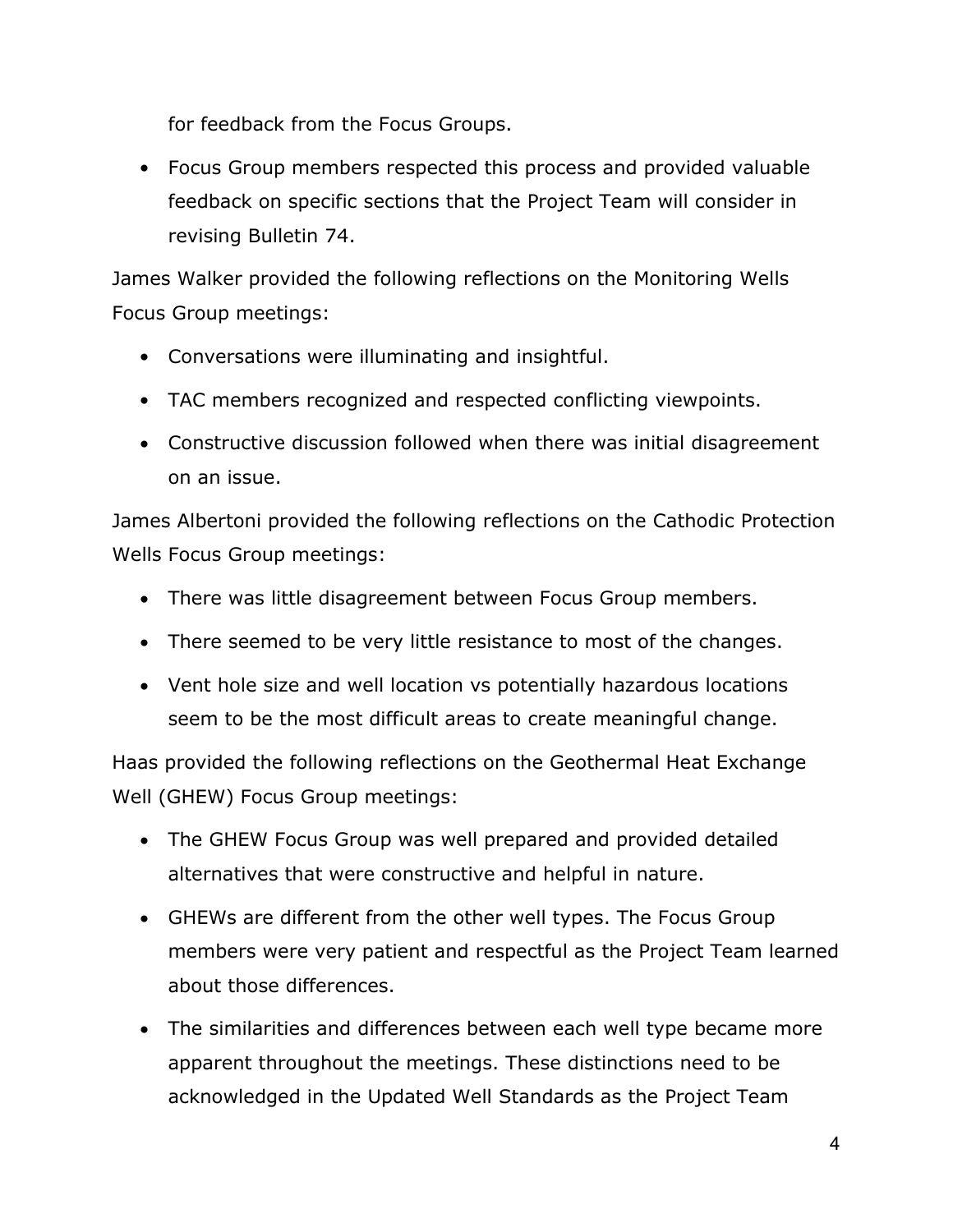strives to make the entire document more unified and consistent.

# **Polling Question**

The TAC members participated in polling question #1. Polling questions and responses are included in Appendix A.

## **Looking Forward: Revising the Draft Well Standards**

Till Angermann, LSCE Principal Hydrogeologist, spoke about how TAC feedback received through Focus Group discussions will be used to reshape the Draft Well Standards. TAC input was useful and prompted the Project Team to reflect on whether the language used matched the intent, the reasonableness and efficacy of the draft language, and how all the details make a whole. The Project Team will continue to work on enhancing the structure of the Well Standards to clearly distinguish between universal sections and well-type specific sections.

Angermann noted that no singular solution can address all comments made by Focus Group members. In many cases, valid technical arguments could be made for opposing positions. The Project Team will rely on DWR's legislative mandate and the Bulletin 74 Update Guiding Principles to make decisions and revise the Draft Well Standards.

Scott Lewis, LSCE Principal Geologist, reviewed next steps. The Project Team will:

- Review discussions, suggestions, and other input from Phase 2 Focus Group meetings.
- Review written comments and input from TAC members.
- Solicit additional assistance from TAC members and industry experts.
- Prepare the Preliminary Administrative Draft Well Standards.

Lewis reviewed the following guidance for providing written comments on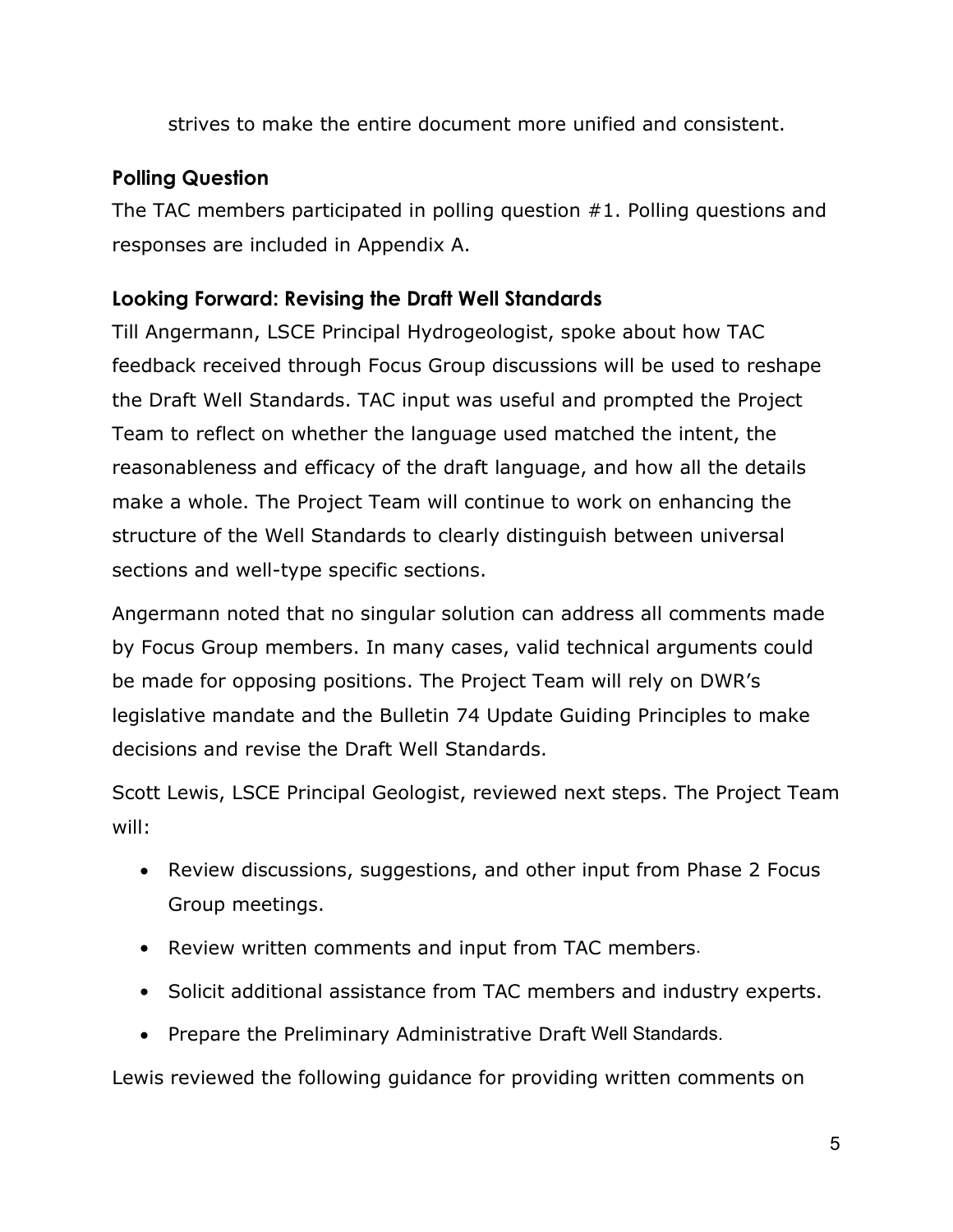select sections of the TAC Review Draft (Section 2, 5, Appendices, and Modifications document), which must be submitted by TAC members by the end of March 2022:

- Please provide comments or and information on only the sections as requested by the Project Team.
- Edits, suggestions, or disagreements should include a rationale/explanation and provide solutions or recommendations.
- There will be an opportunity to provide comments for other sections during the Public Review Period (September 2022).

Haas reviewed the timeline for preparing the Updated Well Standards.

- June 2022 Administrative Draft
- September 2022 Public Review Draft
- December 2022 Final Standards

Haas stated that the Administrative Review Draft will be reviewed by the following entities:

- DWR
	- o Division of Engineering
	- o Legal
	- o Publications and Graphics
	- o Executive
- State Water Resources Control Board and Regional Water Boards
- California Natural Resources Agency
- Governor's Office (TBD)

Haas stated that the TAC will be invited to reconvene two more times in plenary to preview the Public Review Draft and Final Standards prior to their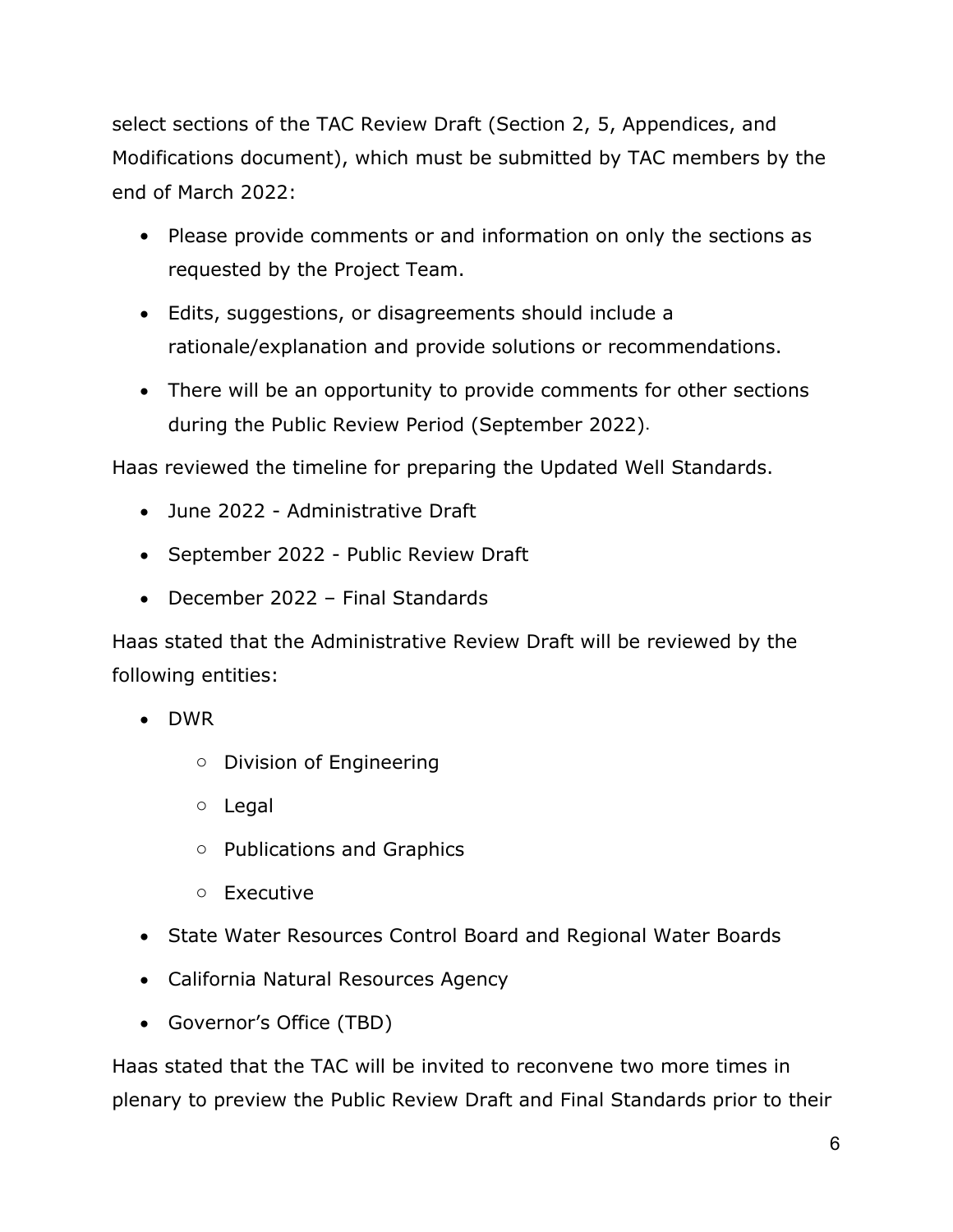release.

Throughout the drafting process, Haas said the Project Team will continue to be responsive to the DWR Bulletin 74 mandate, Vision, and Guiding Principles. Haas took this opportunity to review the Vision (*Updated Well Standards that are enforceable, protective, and based on current state of knowledge and best practices)* and drew attention to the limited scope of Bulletin 74 per the Water Code mandate.

# **Question and Answer Session**

- Question (Q): Is the next task for TAC members to provide written comments, suggestions, and solutions?
	- o Answer (A): Yes, TAC members can provide written comments through the end of March 2022.
- (Q): At the final Water Wells Focus Group meeting, there was an outstanding issue that the Focus Group did not have time to discuss. Will Focus Group members be able to provide comments on this topic?
	- o (A): Yes, the Project Team will email the Water Wells Focus Group members with instructions on providing additional comments on this outstanding issue.

# **Polling Questions**

The TAC members participated in polling questions #2 and #3. Polling questions and responses are included in Appendix A.

# **Next Steps for TAC Input**

Leimbach reviewed next steps for TAC members:

- Provide written comments on selected sections:
	- o Modifications to General Sections v.2 (new)
	- o Section 2 Definitions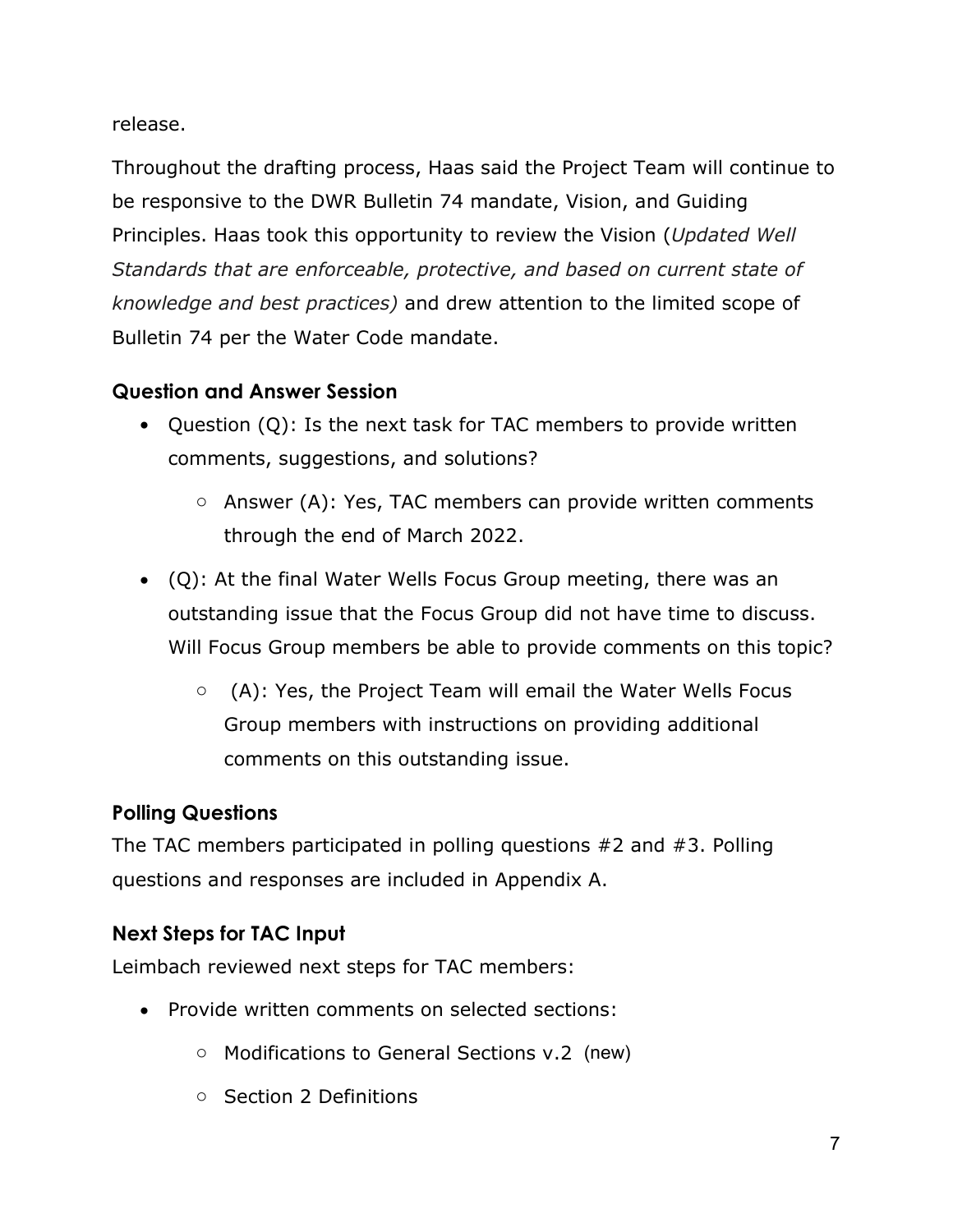- o Section 5 Materials
- o Appendices
- Review Focus Group meeting summaries.
- Update their constituents and gather input.

Leimbach clarified the relationship of the three versions of the TAC Review Draft reviewed by the Focus Groups.

#### **Public Review Phase Overview**

Leimbach reviewed future opportunities for public input.

- March July 2022: DWR Comment Portal. As time allows, DWR will consider comments provided via the Comment Portal.
- September October 2022: Public Review process and solicitation of formal written comments. Two Virtual Public Review Meetings.

### **Question and Answer Session**

- (Q) Did the GHEW Focus Group review excerpts of the most recent version of the TAC Review Draft?
	- o (A): Yes, the GHEW Focus Group reviewed the most recent version of the TAC Review Draft.
- (Q) How can the DWR Comment Portal be accessed?
	- o (A): The DWR Comment Portal can be accessed at this web address: [https://docs.google.com/forms/d/e/1FAIpQLSfK1qZ4\\_GRDCMiX7](https://docs.google.com/forms/d/e/1FAIpQLSfK1qZ4_GRDCMiX7KgVSCmX29F9C-dNt82qHwBoe4Dp3-Y7vQ/viewform) [KgVSCmX29F9C-dNt82qHwBoe4Dp3-Y7vQ/viewform.](https://docs.google.com/forms/d/e/1FAIpQLSfK1qZ4_GRDCMiX7KgVSCmX29F9C-dNt82qHwBoe4Dp3-Y7vQ/viewform)
- (Q) Can Focus Group members gather comments internally with their constituent organizations from April through July?
	- $\circ$  (A): The Wells Standards will be under administrative review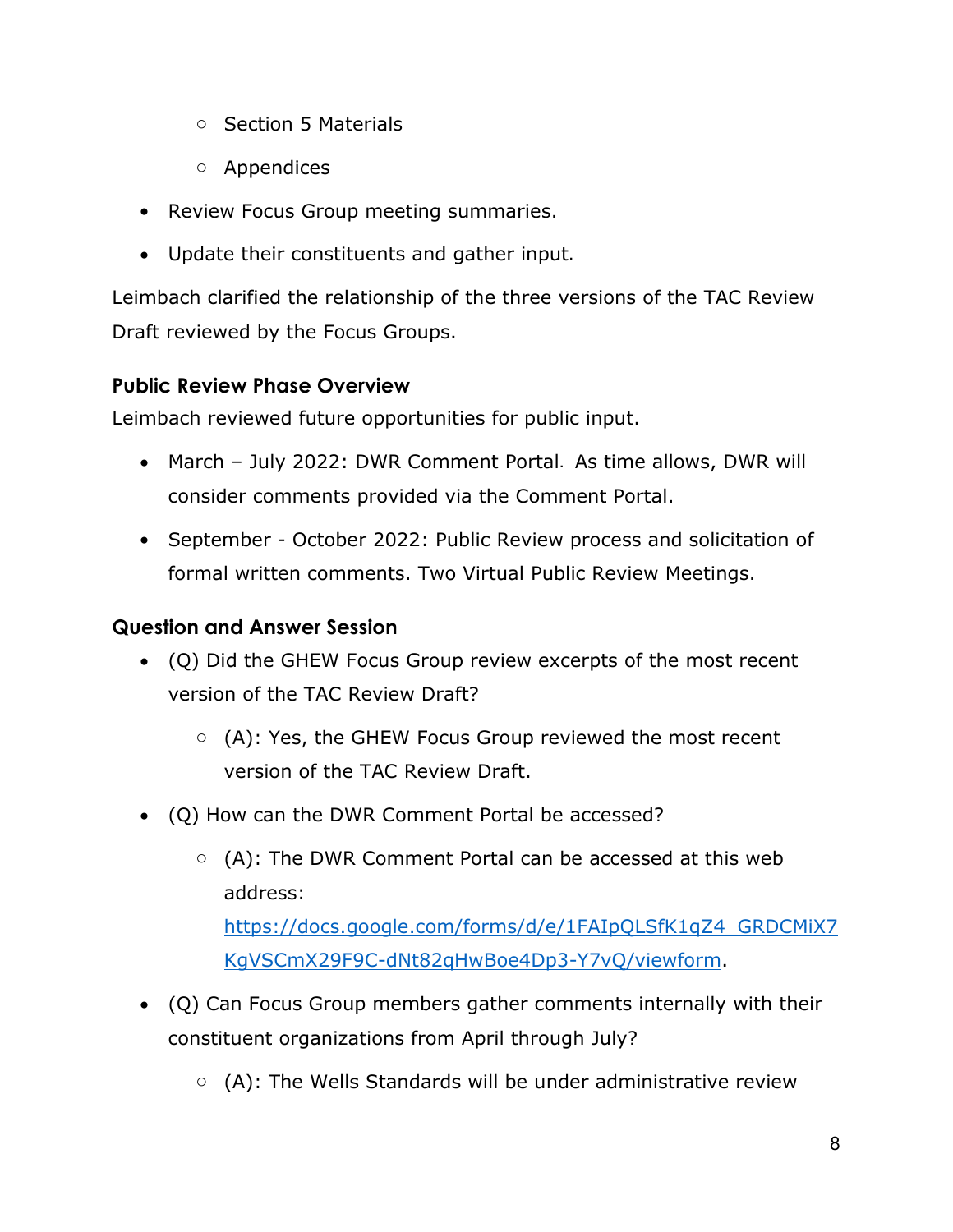from April through July 2022. Comments should be reserved for the Public Review Process, following the release of the Public Review Draft.

#### **Closing**

Haas thanked the Focus Group members for devoting their time and energy to benefit their sectors, communities, and the State as a whole. She noted that although TAC members may disagree on certain specifics, all agree on the importance of protecting our State's groundwater resource. She hopes the TAC process provides momentum for this community to work together beyond the completion of the Well Standards Update and continually improve the state of practice and knowledge.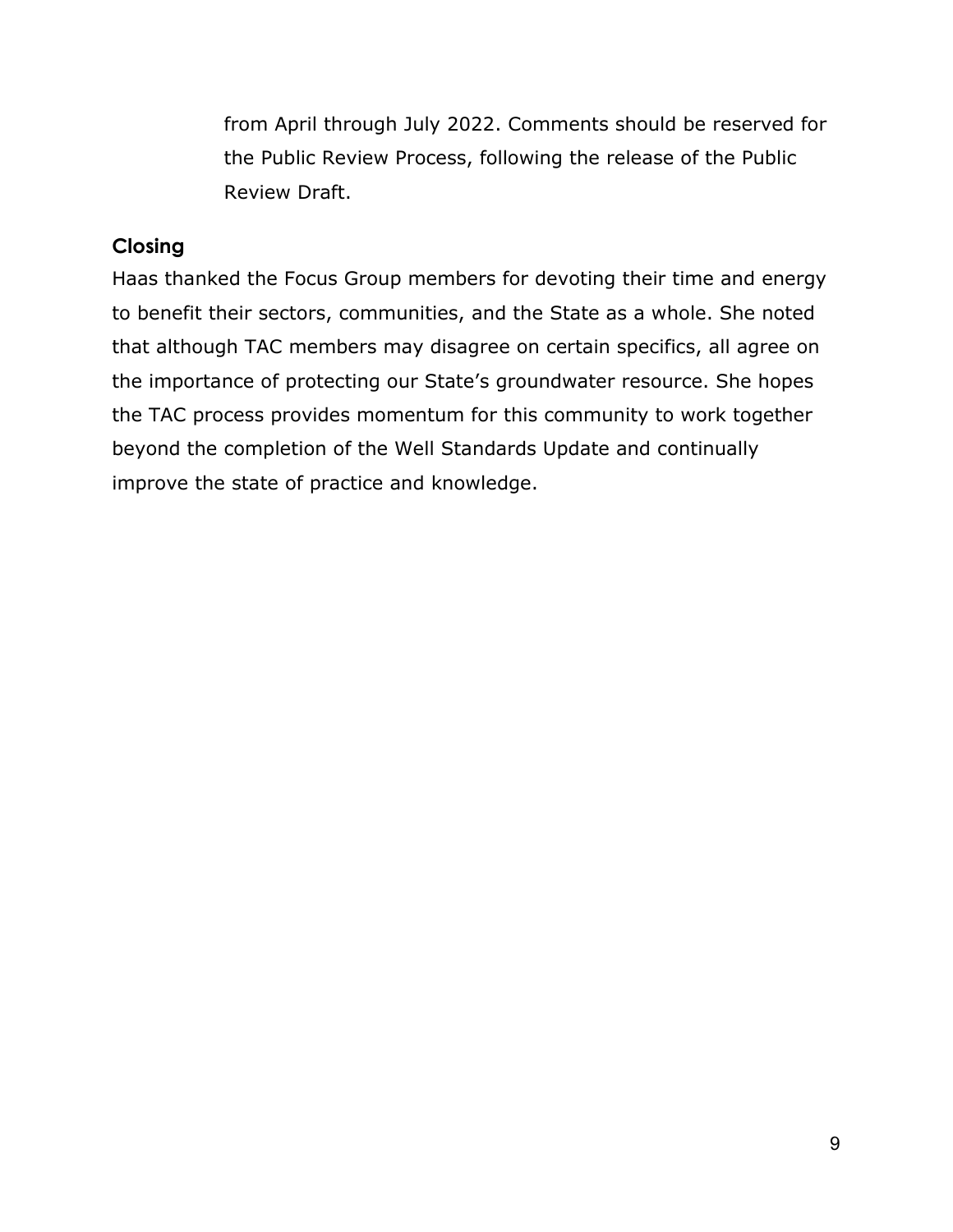# **Attendance**

- \* Denotes California Groundwater Association Representative
- + Denotes California Conference of Environmental Health Directors

#### Representative

# Denotes Groundwater Resources Association of California Representative

## **Technical Advisory Committee**

- Ed Anderson, Baroid Industrial Drilling Products
- Chris Beegan, Water Boards Division of Water Quality (STORMS unit)
- Dana Booth, Sacramento County
- Kevin Brown, Water Boards SF Bay
- Aaron Button, Water Boards GAMA Program
- Kassy Chauhan, Fresno Irrigation District/North Kings Groundwater Sustainability Agency
- Chris Coppinger, Geoscience Support Services Inc.
- Bill DeBoer, Montgomery and Associates #
- Randy Dockery, Terracon (formerly with Gregg Drilling LLC)
- Mike Duffy, Valley Water
- Adrienne Ellsaesser, Blackwater Consulting Engineers, Inc.
- Larry Ernst, Affinity Engineering
- David Field, Orange County Water District
- Randy Galisky, Kinder Morgan
- Christopher Guerre, Department of Toxic Substances Control
- Thomas Henderson, Eastern Municipal Water District
- Mark Howard, Layne Christensen Company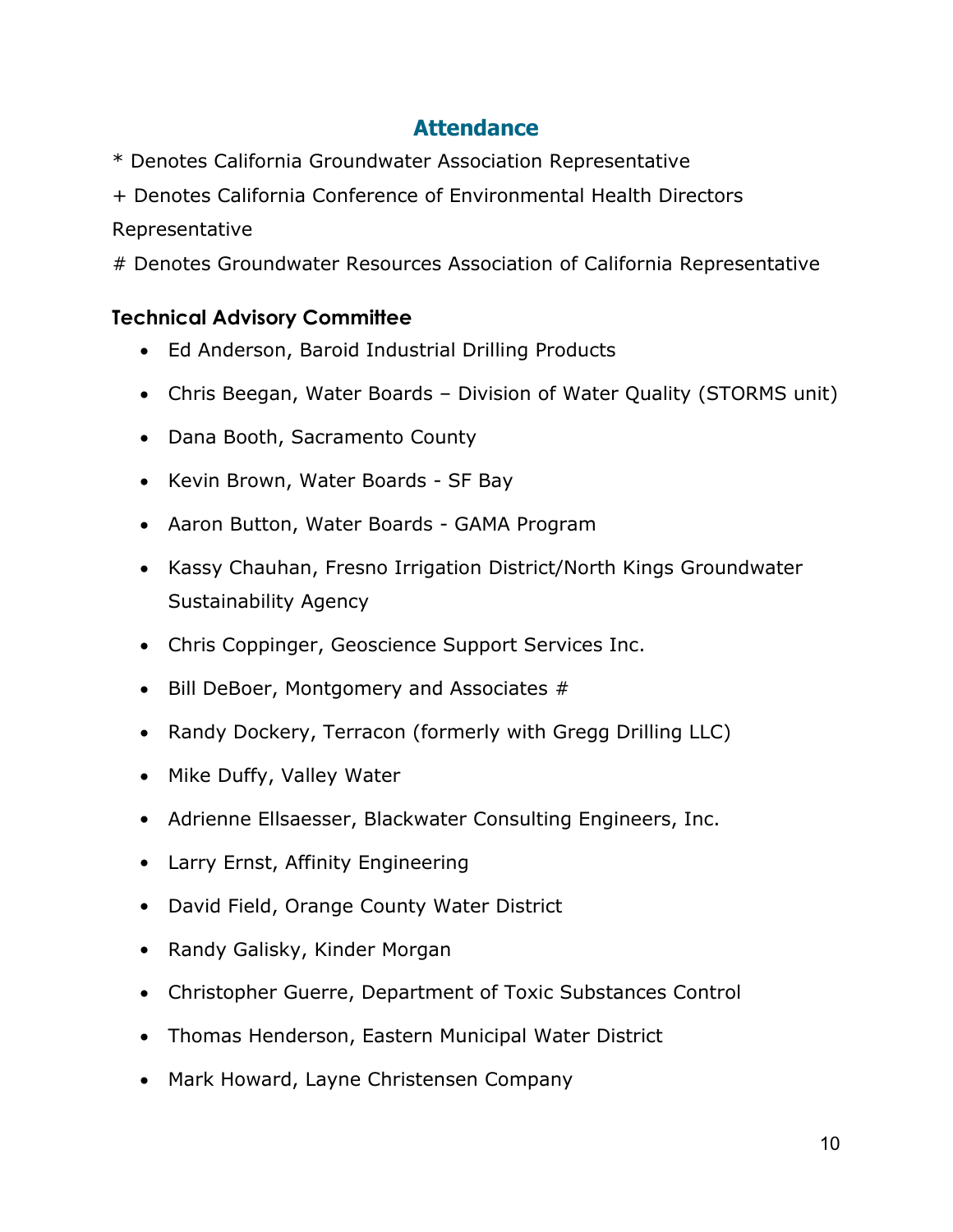- Vicki Jones, Merced County Department of Public Health +
- Misty Kaltreider, Solano County, Department of Resource Management
- Russell Kyle, Kyle Groundwater
- Kevin McGillicuddy, Roscoe Moss Company
- Dan McGrew, Farwest Corrosion
- Steve McKim, American Construction and Supply, Inc.
- Tylor McMillan, Tylor McMillan's Well Service, LLC \*
- Lisa Meline, Meline Engineering Corporation
- Michelle Myers, Alameda County Water District
- Travis Pacheco, Torrent Resources
- Keith Packard, East Bay Municipal Utility District
- Michael Palmer, de maximis, inc.
- Ali Rezvani, Water Boards Division of Drinking Water
- John Ricker, County of Santa Cruz Health Service Agency (Former) +
- Patrick Sarafolean, Minnesota Department of Health
- Adnan Siddiqui, Regional Water Quality Control Board, Los Angeles Region 4
- Allan Skouby, GeoPro, Inc.
- Jim Strandberg, Woodard & Curran #
- Steve Turner, LADWP
- Jeremy Wire, Geoconsultants, Inc. \*
- Amy Woodrow, Monterey County Water Resources Agency
- Joe Zilles, Kleinfelder, Inc.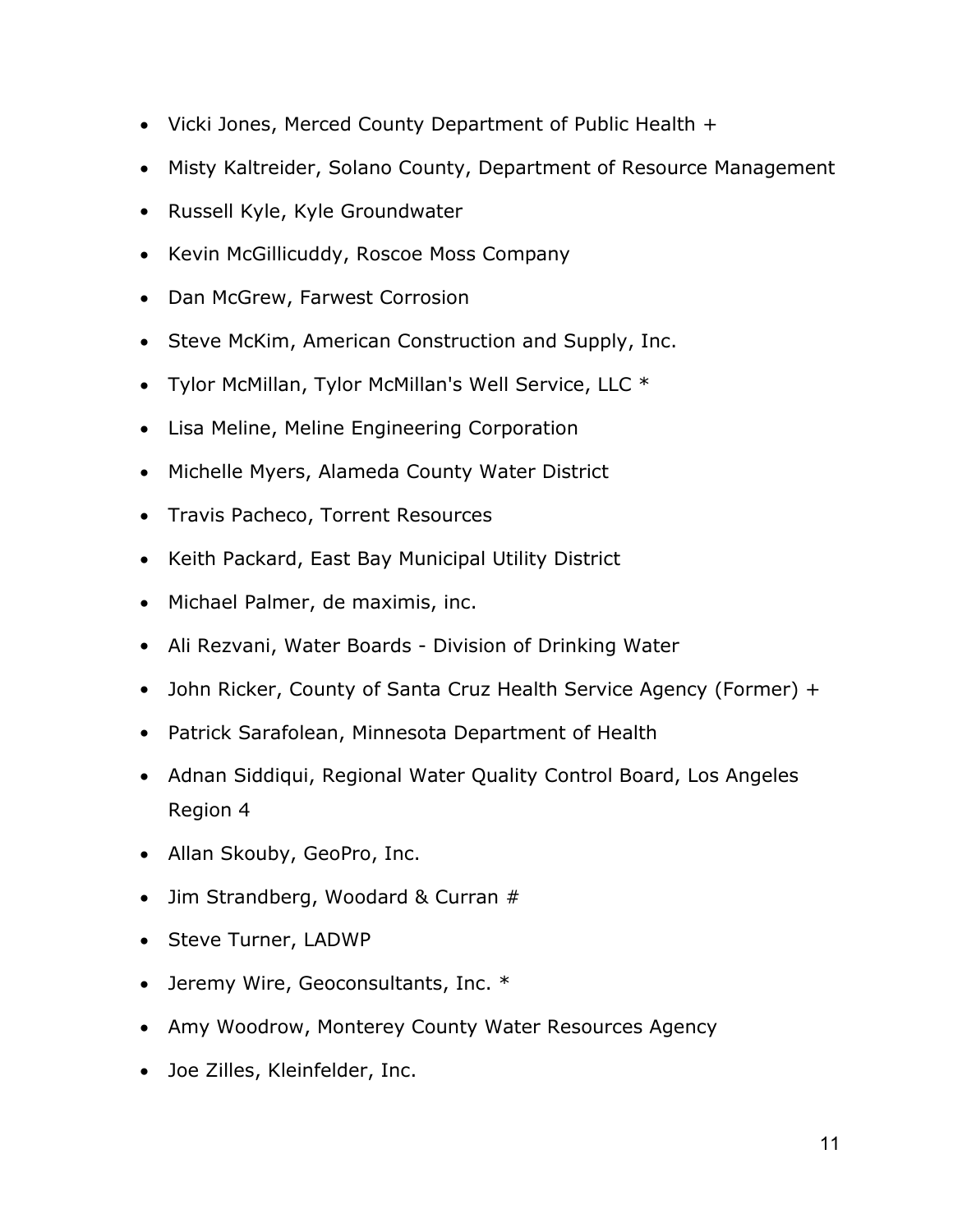## **Department of Water Resources (DWR)**

- James Albertoni
- Eric Gorman
- Kamyar Guivetchi
- Julie Haas, Project Manager
- Bryant Platt
- Jason Preece
- Debbie Spangler
- David Sullivan
- James Walker

## **Luhdorff & Scalmanini Consulting Engineers (LSCE)**

- Till Angermann
- Scott Lewis

## **Kearns & West Facilitation Team**

- Maria Bone
- Sharon Hu
- Jack Hughes
- Julie Leimbach
- Heather Williams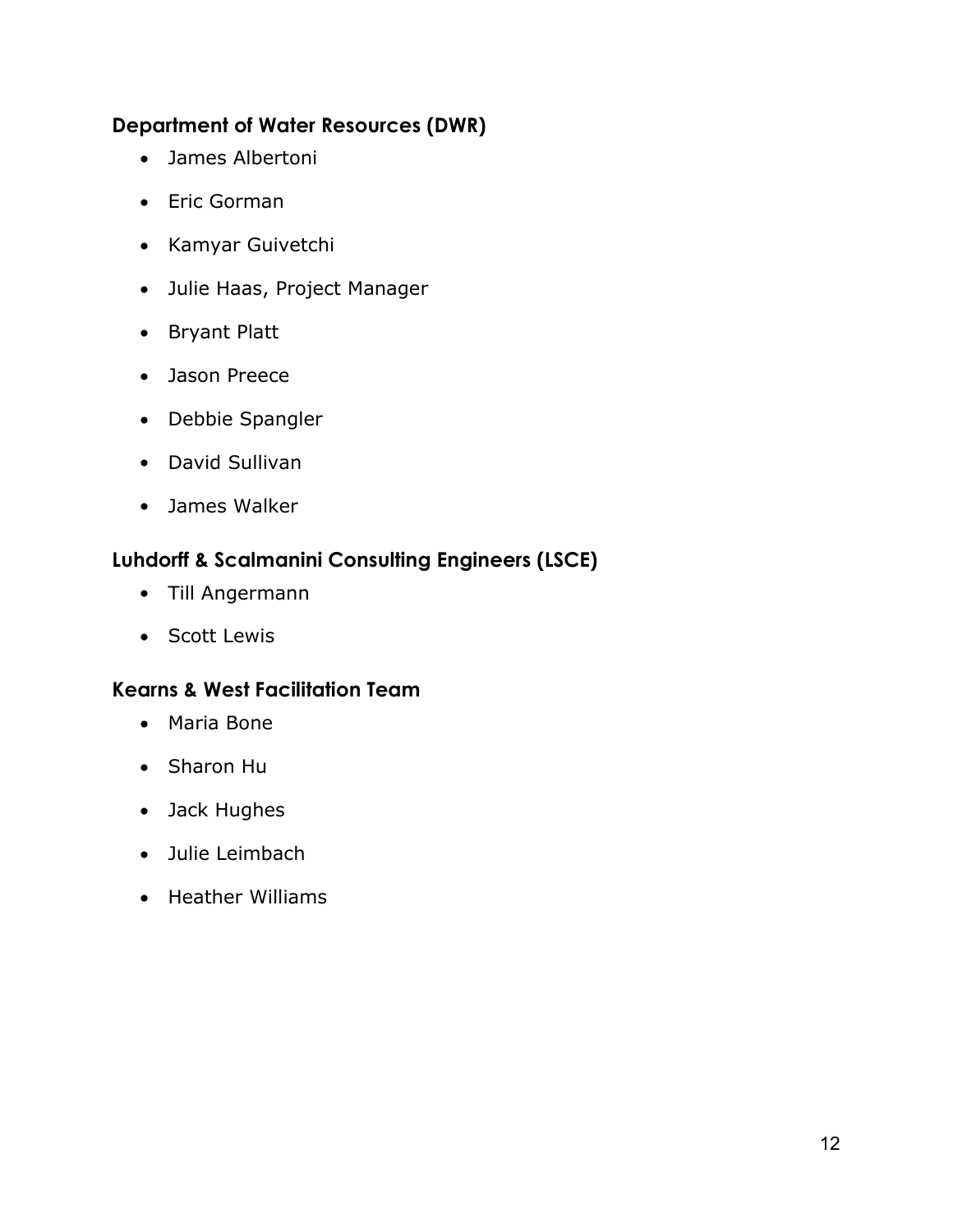# **Appendix A: Poll Results**

The appendix contains a paragraphed summary of responses submitted by TAC members.

## **Poll #1: What new views or concepts changed your perspective?**

Learning and hearing from different sectors

- Hearing the perspectives from actual well drillers and related practitioners (not just regulators).
- Just learning about how California regulates wells has enriched my perspective on well regulation in general. There are many differences between what California does and what my state does.
- Did not have a change in perspective but was surprised at many of the viewpoints presented.
- I learned a lot from others
- DWR's openness to engage the industry
- I appreciated the openness of all TAC participants.

New information and best practices

- Advancements in well destruction procedures
- Well design considerations and techniques to improve protection of groundwater quality
- I learned a lot more about GHEWs and was impressed that the industry seemed to have the issues well in hand.
- In relation to water supply wells, I was appreciative of hearing there is likely limited flow in non-developed regions of gravel pack.

Bulletin 74 Content and Scope

• The primary goal being groundwater protection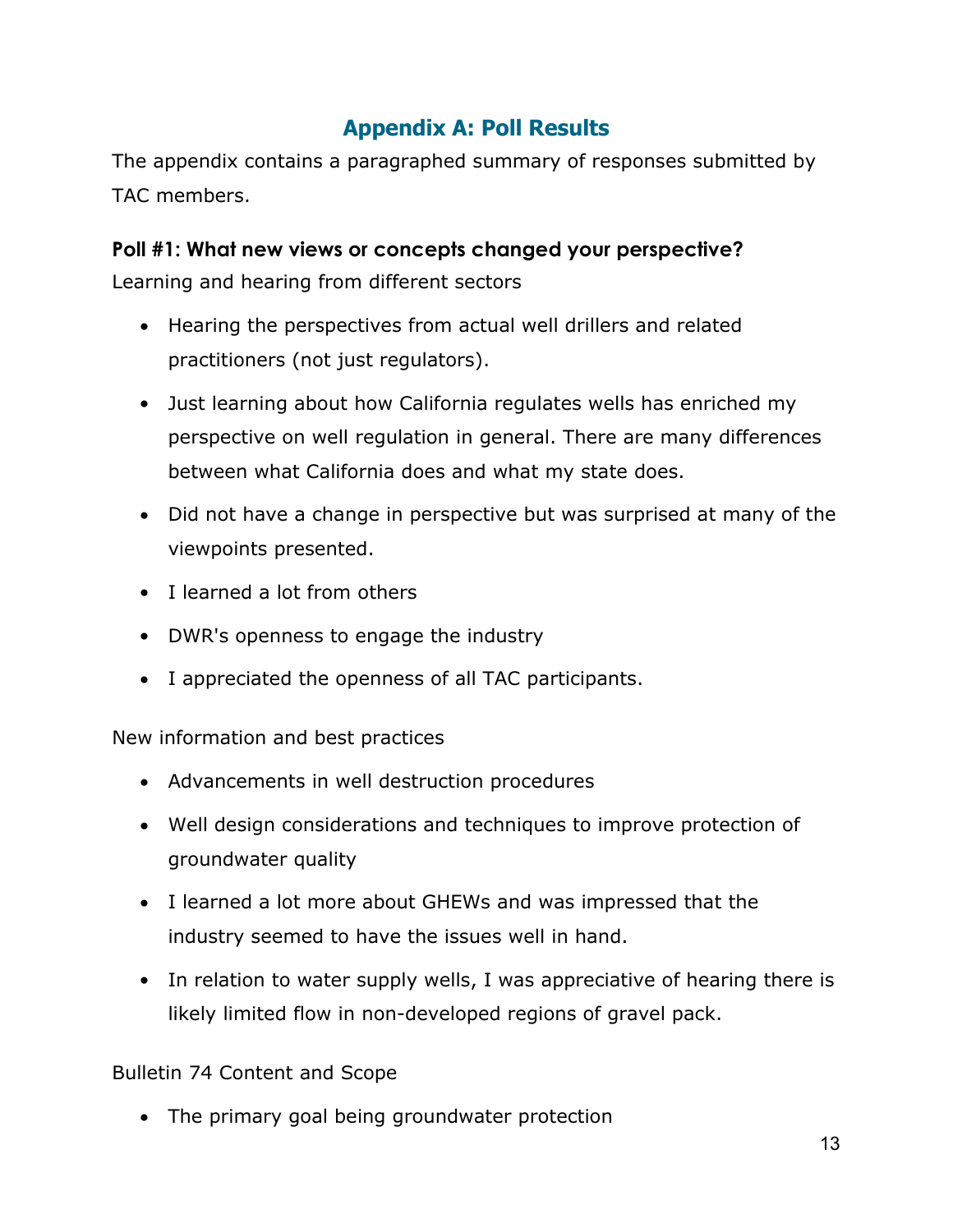• The push to emphasize future destruction in the design of wells is very much appreciated as well.

**Other** 

- Concerns with CEQA (e.g., ministerial issues)
- I do not really have a change in perspective on the standards. My goal was to provide education to DWR and I hope that was beneficial.

### **Poll #2: What single change proposed in the TAC Review Draft would have the most positive impact on your work?**

Site Planning

- E-logs!
- Minimum separation distances
- Elogs for all alluvial wells
- Clarification in the Regulations as it relates to those wells installed as part of a Superfund site.
- Setbacks
- Due diligence for well site location selection to prevent pollution entering groundwater

Design

- No longer cross screening wells
- Well markers
- Clarify well seal depth and material
- Logging for well design
- Well marking
- Accurate Well Completion Reports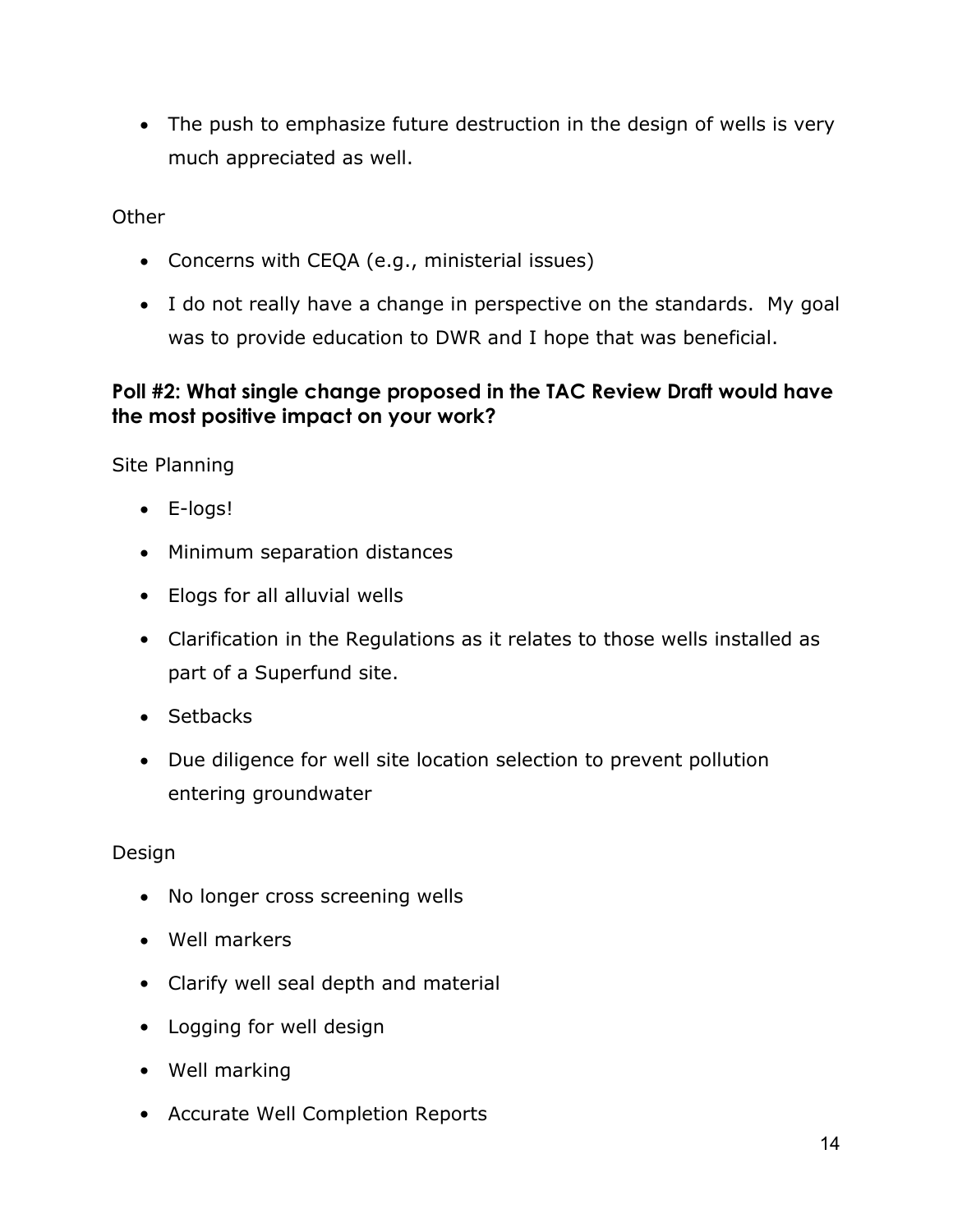### Construction and Destruction

- Well construction and destruction
- Updated well destruction standards that reflect newer technology
- Having a uniform standard for perforation requirements for well destruction.
- Inclusion of well destruction standards

#### **Materials**

• More flexibility in sealing materials for ground loop systems in lieu of Mix 111.

#### **Other**

- Specific, measurable changes are helpful for regulators.
- Will provide additional guidance to CP industry for deep anode design parameters.
- Just having an updated Well Standard
- Exempting stormwater infiltration wells.
- Updating of the standards

#### **Poll #3: What single change in the TAC Review Draft would be the most challenging or difficult for you to implement in your work?**

#### General Requirements

- Waivers and variances review and issuance.
- How to conduct variances to the standards since the update focused on streamlining the standards to state only the requirements and not necessarily the intent or objective of the standard.
- Variances